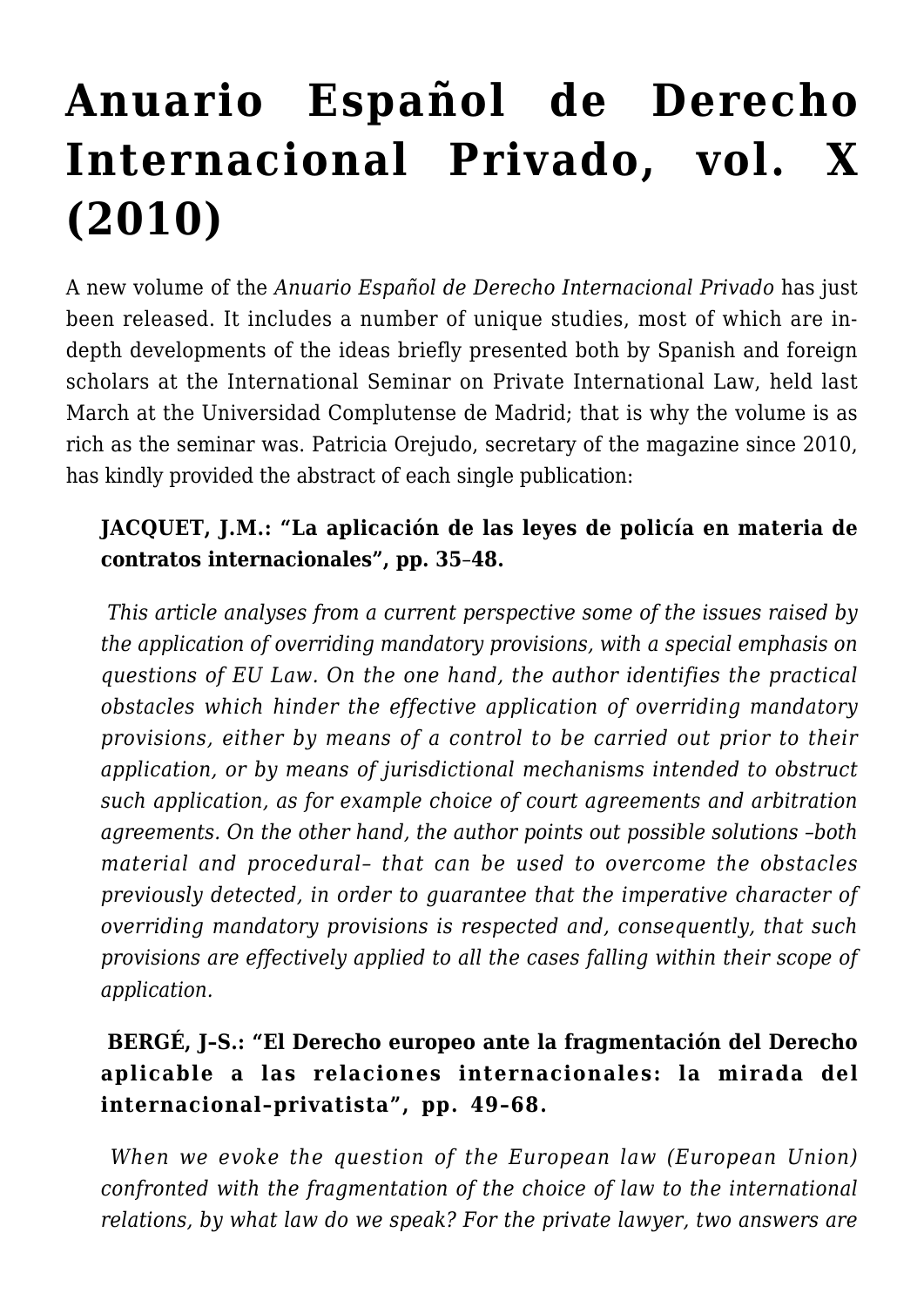*outlined. The fragmentation of the choice of law can result, at the first level, from a confrontation of the solutions and the methods of the private international law and from the European law. But it can also find accommodation, at the second level, in the appropriate constructions of the European private international law.*

## **MEDINA ORTEGA, M.: "El Derecho patrimonial europeo en la perspectiva del programa de Estocolmo", pp. 69–90.**

*The principle of mutual recognition and its extension to the rules of jurisdiction, recognition and enforcement of decisions and Law applicable is not enough satisfactory for a European Union which aims at creating an internal market where persons, goods, capitals and services are not subject to the arbitrary application of a given legal order, on grounds of legal technique. No matter the reasons that could be bestowed to uphold the "living" nature of Law and its connexion to the national culture and traditions, the European Union, as a great area of supranational peace, is developing its own society and its own social and legal culture. Such culture may not be split on basis of whimsy sociological and legal theories that are nostalgic of the culture of the "peoples of Europe", for these "peoples" are nowadays melting in a unified political community, right before our eyes. The European "acquis" in contractual matters is already important; though still spread in a set of instruments whose purpose is the harmonization of certain fields: mainly the field of consumer protection. In this context, the CFR is an ambitious project. It still has an uncertain future, but both the Commission and the European Parliament are doing their best to take it forward, in its most cautious character, i.e., that of an optional instrument to which parties could resort in order to avoid a particular state Law. The task is not easy, but the multiplication of efforts over the past decade by the common institutions to achieve a harmonization of European property law shows that it is a necessary and urgent task that the European citizens demand today as an essential part of the Area of Freedom and Justice established by the Treaties of the European Union.*

#### **RÜHL, G.: "La protección de los consumidores en el Derecho internacional privado", pp. 91–120.**

*The majority of cross–border consumer contracts are governed by general*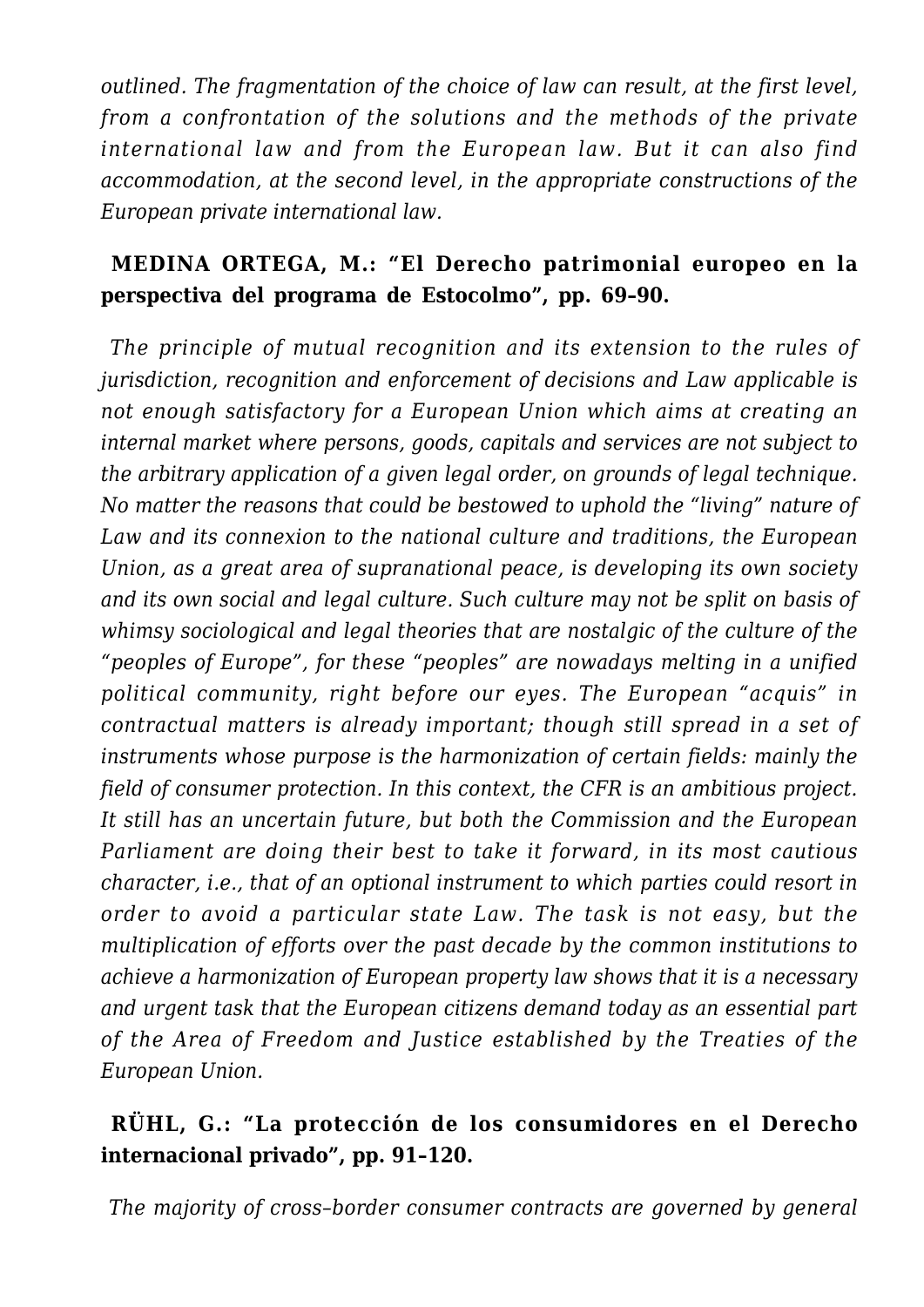*contract terms provided by the professional. In most cases these terms provide for a choice of law clause. From an economic perspective these clauses pose serious problems. However, this is not because consumers are "weaker" than professionals, but rather because they know less about the applicable law and have no incentive to invest into the gathering of the relevant information. Professionals, in contrast, enter into a large number of similar contracts on the same market. As a result, they have an incentive to gather information about the applicable law in order to choose the law that provides the most benefits for them and the least benefits for consumers. Since consumers are not able to distinguish between professionals who choose consumer–friendly laws and those who don't, this may lead to a race to the bottom and a market for lemons. The self–healing powers of markets are unlikely to avoid these problems. Therefore, it is necessary to directly regulate consumer transactions by modifying the general provisions determining the applicable law. An analysis of the various models that are applied around the world lead us to conclude that the general European model, which is also to be found, albeit with differences in detail, in Japan, Korea, Russia, Turkey and the United States, promises the greatest benefits in terms of efficiency.*

#### **MIQUEL SALA, R.:** "**El fracaso de la elección del Derecho a la luz del Reglamento Roma I y de las libertades fundamentales", pp. 121–154.**

*According to an obiter dictum in the decision Alsthom Atlantique, it seems that party autonomy excludes the control by the ECJ of a possible limitation of the fundamental freedoms by the chosen law. This paper analyses the implications and the convenience of this rule, not considering the cases in which despite freedom of choice of law the parties have not been able to avoid the application of the given legal system. In order to find out to what extent the parties should carry the risk of the application of rules which are contrary to community law, it focuses on the issues of the admissibility and the validity of the choice*–*of*–*law agreement under the Rome I Regulation and the Spanish civil law.*

*Later on, the paper discusses the practical problems of the application of this doctrine and the arguments in favour and against of the control of dispositive law by the ECJ.*

#### **OREJUDO PRIETO DE LOS MOZOS, P.: "El idioma del contrato en el**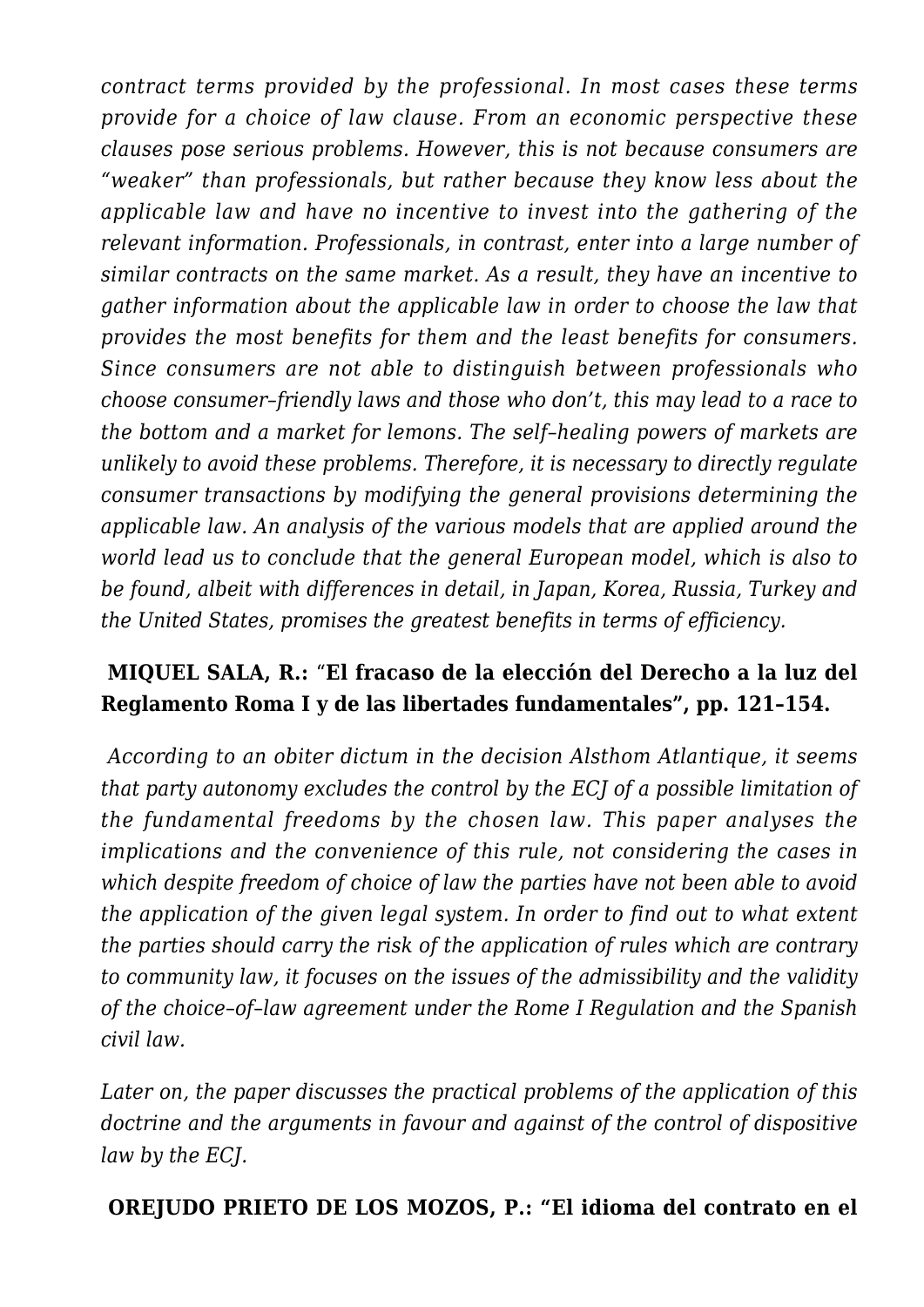#### **Derecho internacional privado", pp. 155–182.**

*Where the parties to a contract do not share the same mother tongue, an additional question arises. It happens to be necessary to choose the language to be employed within their relationship and to conclude the contract. Each party will try to impose its own language, so as to avoid linguistic risks, and the election will become a matter of negotiation. The parties may agree to use a third neutral language (habitually, English), the language of one of them or both. In any case, specific language clauses will be needed in order to solve or prevent conflicts. The language finally chosen will be paramount to manifest the concepts, and it will impinge on the interpretation of the contract. But it might also have some effect on international jurisdiction, the law applicable to the contract and the service of documents and acts.*

## **UBERTAZZI, B.: "Derechos de propiedad intelectual y competencia exclusiva (por razón de la materia): entre el Derecho internacional privado y público", pp. 183–257.**

*In the last years, prestigious courts of different countries around the world have declined jurisdiction in matters related to foreign -registered or notintellectual property rights: in particular, when an incidental question concerning the validity of the right arise. This incidental question comes up both when the proceedings concern the violation of intellectual property rights and the defendant argues that the right is void or null, so there is no violation at all; and when the claimant aims at a declaration of no-violation of the right, on grounds of its nullity. The present paper takes up and develops a thesis that is being held by the majority of scholars and has been brought to the most recent academic works, such as the Principles of the American Law Institute and the Draft CLIP Principles. According to this thesis, the rules on exclusive jurisdiction in matters of intellectual property are not suggested by Public International Law, and are illicit according with the general principles of denial of justice and the fundamental human right of access to jurisdiction. Therefore, the said rules must be abandoned not only in the matters related to the violation of the right, but also when a question concerning the validity of the right arises.*

#### **REQUEJO ISIDRO, M.: "Litigación civil internacional por abusos contra derechos humanos. El problema de la competencia judicial**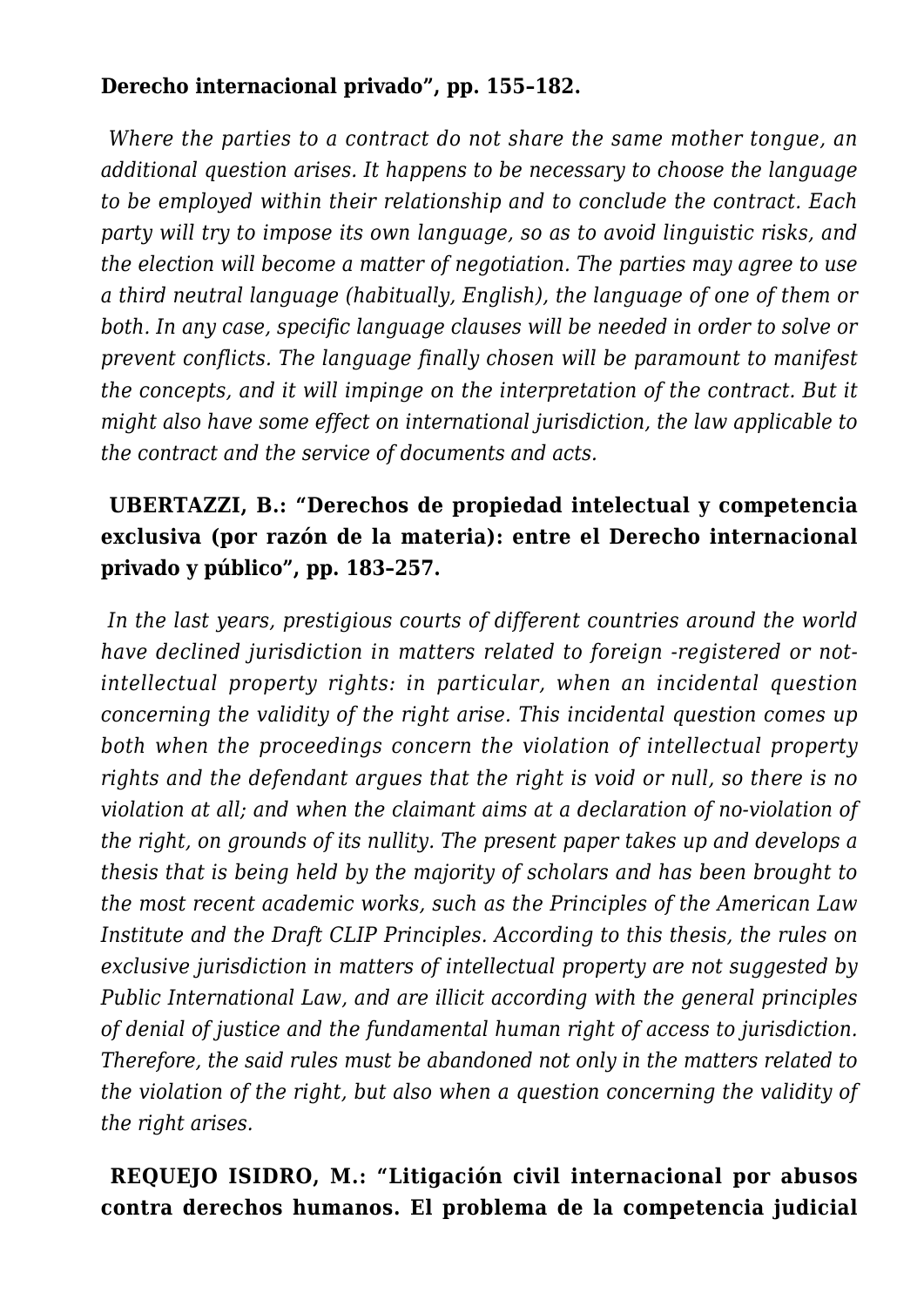#### **internacional", pp. 259–300.**

*In 2008, the Committee on Civil Litigation and the Interests of the Public of the International Law Association launched a research into the area called "private litigation for violations of human rights", with particular focus on the private international law aspects of civil actions against multinational corporations. In its 2010 report, the Committee presented the issue of international jurisdiction as one of the most serious obstacles to such actions. Our study examines personal jurisdiction criteria in the U.S. (so far the prime forum for this kind of litigation), and Europe (as potential forum, likely to become a real one to counterbalance the increasingly serious restrictions to access to American jurisdiction). Not surprisingly, we conclude that the situation is unsatisfactory, and that as far as Europe is concerned, the proposal for amending EC Regulation No. 44/01 does not alter such result. Changes in PIL will not be enough for private litigation to become a useful regulatory mechanism of corporations in relation to human rights; a much more comprehensive action is needed, supported by international consensus. In other words: still a long way to run.*

#### **ESPINIELLA MENÉNDEZ, A.: "Incidencia de la nacionalidad de las sociedades de capital en su residencia fiscal", pp. 301–317.**

*Rules on tax residence in Spain and rules on Spanish Nationality in respect of corporate enterprises are consistent because they are both based on the incorporation under the Spanish Law and the placement of the registered office in Spain. Nevertheless, tax rules are silent on certain issues of dual nationality and change of nationality.*

## **MICHINEL ÁLVAREZ, M.A.: "Inversiones extranjeras y sostenibilidad", pp. 319–338.**

*International investment Law has been generally drawn upon a model which largely assumes first the need to solve the problem about protection of investors, in despite of the interests of the host States, in particular the developing countries, whose needs for foreign investments are much more intense. That situation is shown not just by the text of the agreements itself, but also when they are applied in the arbitration proceedings. However, a number of significant problems have emerged, considering the tension*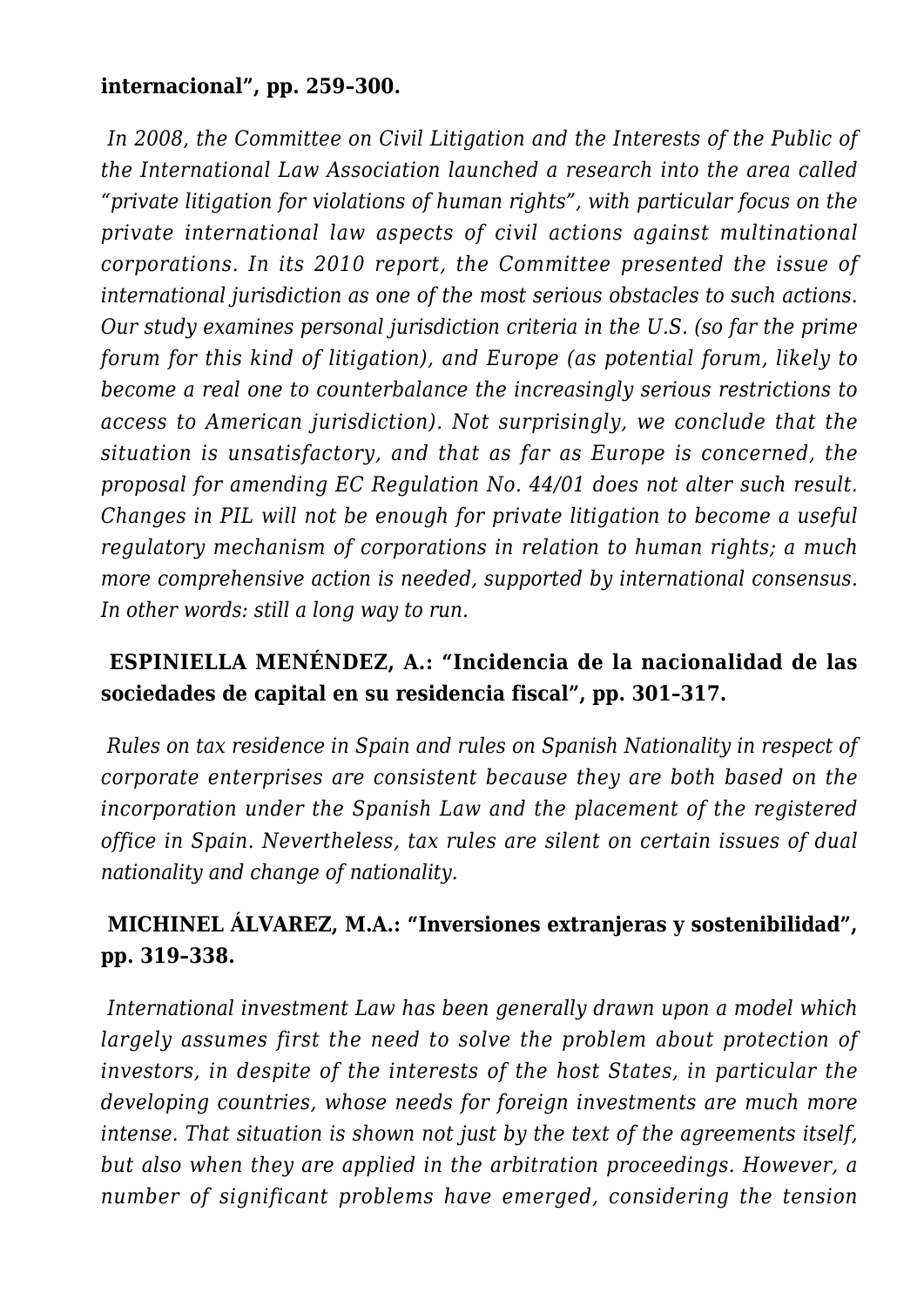*between the policies oriented towards the sustainable development of host States – regarding basically environmental protection and social welfare– and the protection of foreign investments. This kind of problems must be solved through a new International Investment Law. This paper highlights those tensions and focuses on the ways to find the proper balance.*

## **ÁLVAREZ GONZÁLEZ, S.: "Efectos en España de la gestación por sustitución llevada a cabo en el extranjero", pp. 339–377.**

*This paper points out the current situation that arises in Spain after some recent events related to surrogacy. Two contradictory statements triggered new rules to be enacted at a civil registry level. The first one, delivered by the DGRN (administrative body depending on the Ministry of Justice), recognizes Californian surrogacy in order to register it on the Spanish civil register. This statement (resolución) was revoked by a Court of Justice, that ruled the statement of the DGRN was unlawful. The author deals with the new situation and points out that these new rules are clearly unsatisfactory to offer an adequate and proper answer to the wide constellation of problems arising from surrogacy. According to him, the fact that surrogacy is banned by the Spanish civil law is not enough reason to consider surrogacy as opposite to Spanish international public policy. So it would be possible nowadays to recognise some situations of foreign surrogacy. The main question is to determine the precise conditions to admit foreign surrogacy and to act in order to provide an adequate degree of stability for the recognized cases. In this context, the author also proposes a change at civil level: the admission of surrogacy in Spanish civil law. The admission under certain conditions of foreign surrogacy jointly with the maintenance of its ban in Spanish law brings as unsatisfactory outcome the promotion of a undesirable discrimination between people that can afford a foreign surrogacy and those who can not. From a methodological perspective, the author deals with the delimitation between conflict of laws and recognition method and, related to this second issue, with the scope of public policy and the question of fraus legis.*

#### **HELLNER, M.: "El futuro Reglamento de la UE sobre sucesiones. la relación con terceros Estados", pp. 379–395.**

*The proposal for a Regulation on jurisdiction, applicable law, recognition and*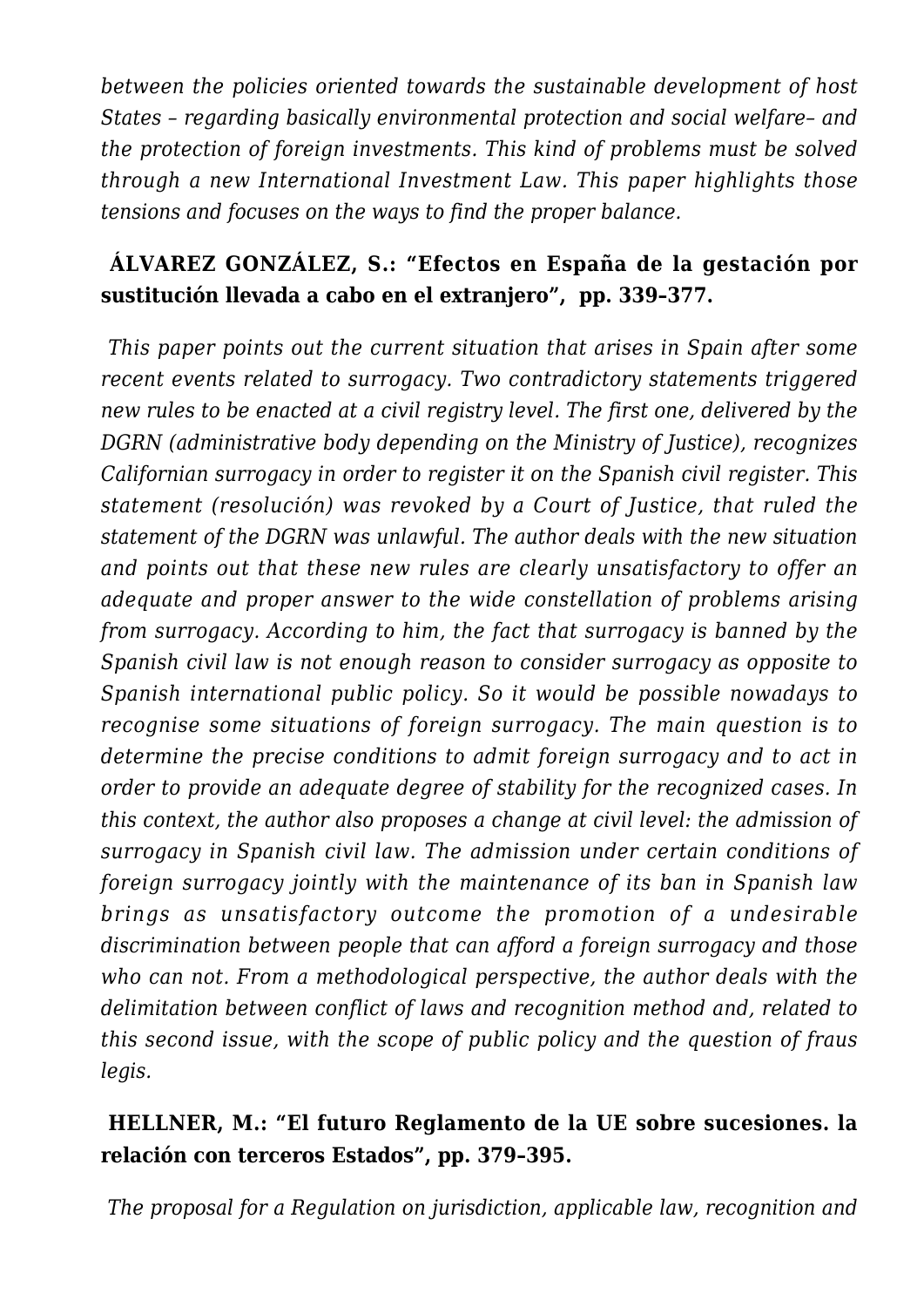*enforcement of decisions and authentic instruments in matters of succession and the creation of a European Certificate of Succession follows a recent trend in EU private international law regulations in that its rules on jurisdiction are intended to apply universally. In order to compensate for the non–referral to national rules of jurisdiction, the proposed Regulation itself contains rules on subsidiary jurisdiction in Article 6 which foresees a kind of jurisdiction based on the location of property. And an Article 6a on* forum necessitatis *has also been added in the latest text discussed in the Council. But the proposal has some lacunae, that must be remedied before the final adoption or there is great risk that a situation of unnecessary 'limping' devolutions of estates will occur. The paper proposes three different ways to avoid such 'limping' devolutions: renvoi, deference to the foreign devolution and limiting the devolution to assets located in the EU and the inclusion of mechanisms for taking a foreign distribution into account.*

#### **GONZÁLEZ BEILFUSS, C.: "El Acuerdo franco–alemán instituyendo un régimen económico matrimonial común", pp. 397–416.**

*In February 2010 France and Germany signed a bilateral Uniform law Convention on the property relations between spouses. This paper analyzes this agreement, which introduces a common matrimonial property regime of Participation in acquisitions into the respective substantive law, from the perspective of its eventual interest for Catalan law and as a possible model for European private law.*

## **CARO GÁNDARA, R.: "(Des)confianza comunitaria a la luz de la jurisprudencia del Tribunal de Justicia sobre el Reglamento Bruselas II** *bis***: algunas claves para el debate", pp. 417–439.**

*The judgments handed down by the Court of Justice in 2010 relating to the interpretation to be given to the rules of the Brussels Regulation II bis concerning the custody of minors, have reinforced the principle of mutual trust as between the courts of the Member States exercising jurisdiction on the merits. The Court has indicated that no limits or exceptions are to apply to the mutual recognition of decisions, not even when this might result in a possible violation of a minor's rights under the Charter of Human Rights of the European Union. But the Court has also set down a premise: the principle of mutual trust presupposes the high degree of responsibility of the courts*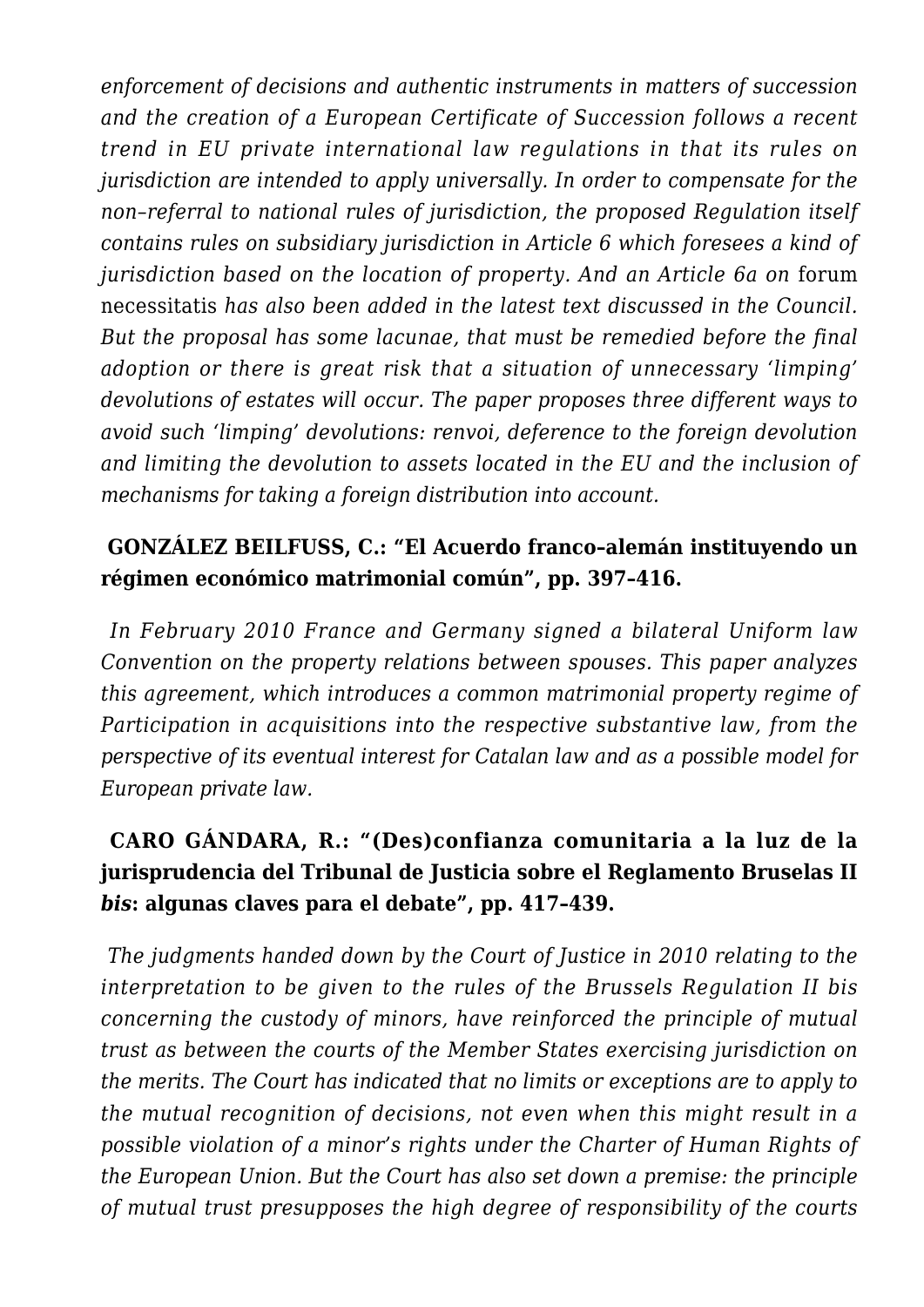*that hear the cases. If that condition is not satisfied, the judiciaries will not be trusted and their provisional measures will not produce their intended effect. Countenancing training for the personnel assigned to the administration of Justice in the different Member States, along with the harmonization of rules of Civil Procedure, will help foster that level of trust required for the consolidation of a genuine common European space for Justice.*

## **AÑOVEROS TERRADAS, B.: "Los pactos prematrimoniales en previsión de ruptura en el Derecho internacional privado", pp. 441–469.**

*The significant social developments occurred in Family Law, and especially the increase of the so called mobile marriages, have rise the use of the so called pre–nuptial agreements, even before marriage, in order to establish in advance the economic consequences of divorce. The laws of the different jurisdictions with regard to such agreements vary considerably from one state to the other. Such legal disparities (both substantive and conflicts) may jeopardise the preventive character of the prenuptial agreement and create legal uncertainty. For this reason, a suitable Community private international law legislation is needed (both in the field of jurisdiction and with regard to the applicable law to the agreement) in order for the spouses to have guaranteed the enforceability and validity of the prenuptial agreement.*

#### **PAREDES PÉREZ, J.I.: "La incidencia de los derechos fundamentales en la ley aplicable al estatuto familiar", pp. 471–490.**

*The universalist scope of human rights, instead of tempering the particularities among different legal systems, has widened the conflict among civilizations, and thus, the alteration of the role of international private law. Apart from the coordination role among legal systems, current international private law (IPL) has become an IPL of intercultural cooperation, more concerned with avoiding limping legal situations than with the classical goal of solution's international harmony. IPL in family matters becomes, in this sense, a real testing ground of the impact that fundamental rights have had, and still have, not only regarding goals of the IPL but also in the construction of the legal system and the functioning of the regulation techniques themselves.*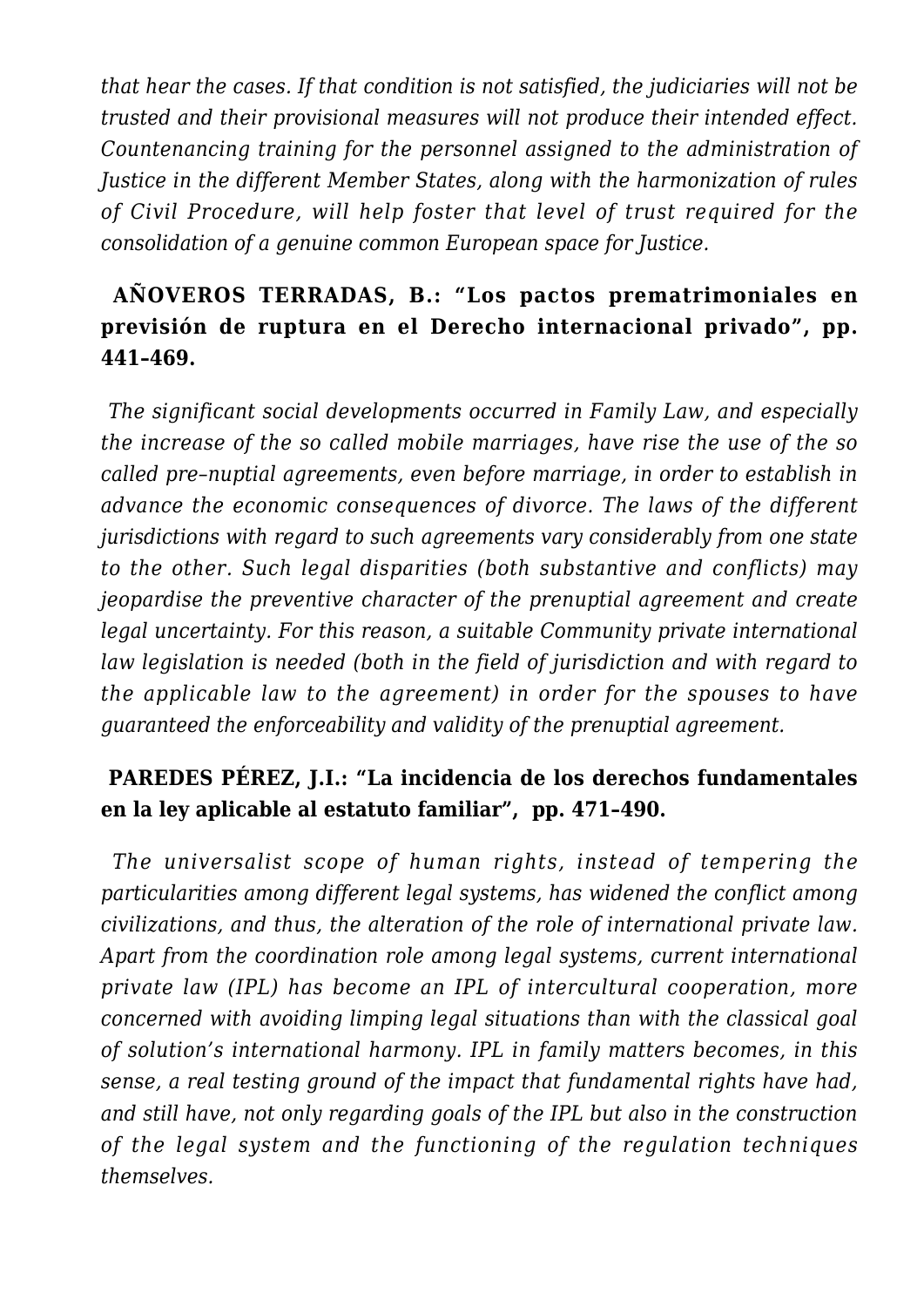## **GUZMÁN PECES, M.: "¿Hacia un Derecho dispositivo en materia de estatuto personal y familiar?. Reflexiones a la luz del Derecho internacional privado español", pp. 491–510.**

*This paper analyzes the recent legal reforms in matters of personal and family status to be induced if there is a trend to a law device in the current private international law both in the field of international jurisdiction and in the sector of applicable law. To this end, we analyze various legal institutions such as parenthood, marriage and marital crisis and maintenance obligations*.

## **NAGY, C.I.: "El Derecho aplicable a los aspectos patrimoniales del matrimonio: la ley rectora del matrimonio empieza donde el amor acaba", pp. 511–529.**

*The matrimonial property regimes and maintenance are questions which have a great practical importance in the international litigations derived from the dissolution of the marriage. These questions carry problems of characterization and problems of context, because they change according to the system to which there belongs the jurisdiction that knows about the case (common Law or civil law). After analyzing some conceptual aspects of the Draft Regulation on Matrimonial Property, one can conclude that it, though with some exceptions, introduces uniform rules of conflict of law throughout the European Union in this matter. Nevertheless, this instrument does not serve to break with the national diversity that in this field exists in Europe – from a theoretical point of view–, since it does not address the issue of characterization and inter–relation. In order to achieve the wished result it might be tried by two ways: through of party autonomy, or with the insertion of escape clauses (option not foreseen in the Draft Regulation on Matrimonial Property).*

## **BOUTIN I., G.: "El fideicomiso–testamentario en el Derecho internacional privado panameño y comparado", pp. 531–546.**

*The testamentary trust in the Panamanian private international and comparative law summarizes the development of this evolution from the common law and how it will be assimilated by the Spanish–American coded systems, thanks to the conceptualization from Alfaro and Garay, who introduce the notion of trust in the Region. Similarly, the applicable law is*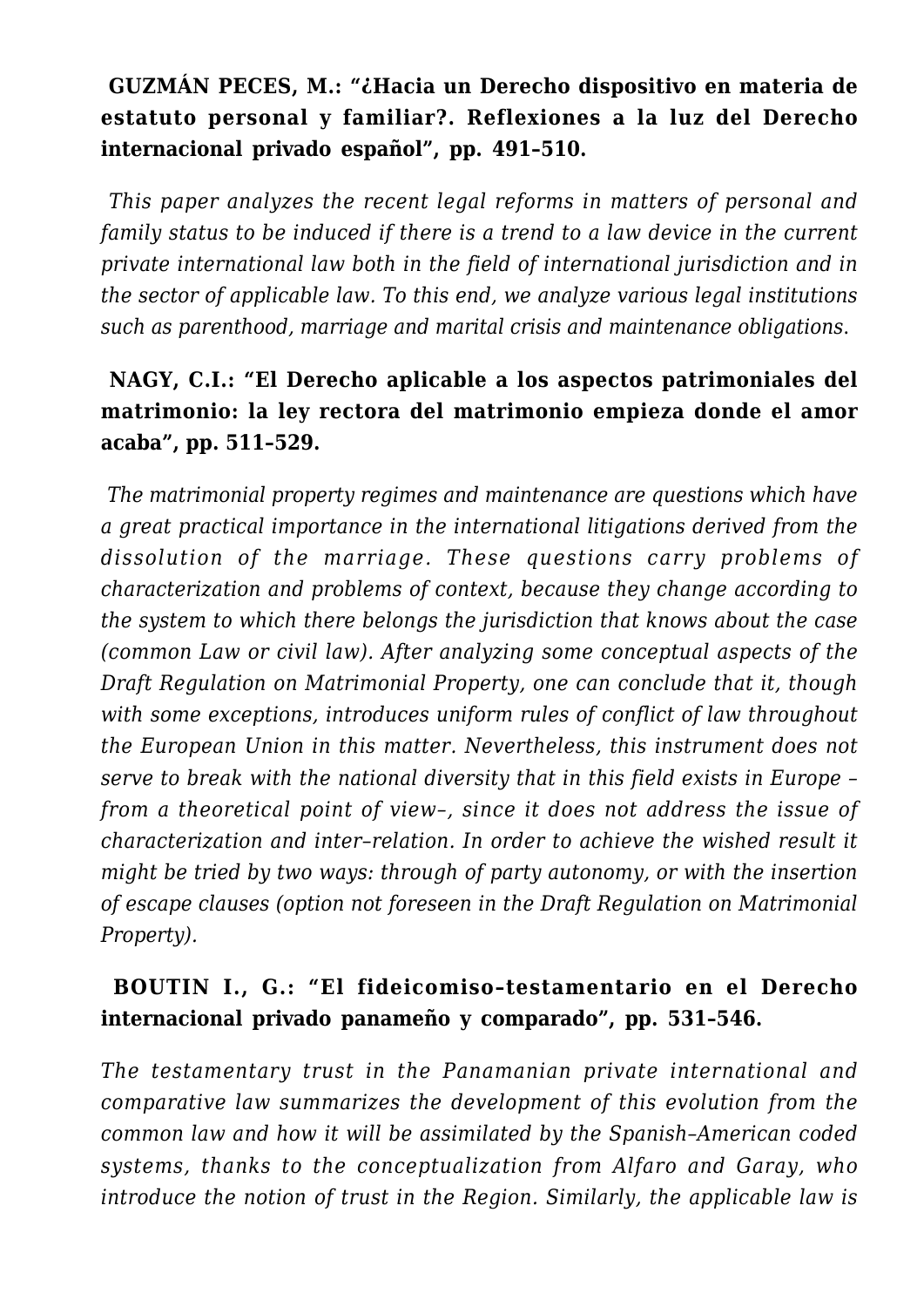*interpreted and the recognition of the trust will, based on the rule of conflict of the self–registration autonomy and the subsidiary rule of the law of administration of trust, without neglecting the issue of jurisdiction or conflict of jurisdiction based on two potential options at the arbitral forum and the attributive clause forum of the jurisdiction; both figures regulated by the autonomy of the settlor.*

## **ARENAS GARCÍA, R.: "Condicionantes y principios del Derecho interterritorial español actual: desarrollo normativo, fraccionamiento de la jurisdicción y perspectiva europea", pp. 547–593.**

*Spanish Civil Law is a complex system. Not only Central State, but also some Autonomous Communities have legislative competence in the field of Civil Law. During the past thirty years, Spanish Autonomic Communities have developed their own civil laws. This development has exceeded the lines drawn by the Spanish Constitution of 1978 and caused some tension. This tension affects the articulation of the different Spanish Civil Laws and the unity of jurisdiction. The increasing relevance of the UE in PIL is another factor to take into consideration, thus the personal and territorial scope of the Spanish civil laws is affected by the UE Regulations.*

## **ÁLVAREZ RUBIO, J.J.: "Hacia una vecindad vasca: la futura ley de Derecho civil vasco", pp. 595–614.**

*Given the diversity that characterizes the internal regulations Basque Civil Law, the purpose of these reflections is directed from a historical angle to an appreciation of the Basque regional legislature's intention of trying to adapt to their particular circumstances, which require specific policy responses. These are articulated through rules that have a special role within the inter–law, framed in a subcategory that might be described as interlocal law in a spring ad intra of the system, with the aim of responding to the specific features of the fragmentation of Legislative jurisdiction and diversity that characterizes the Basque regional civil law.*

## **PÉREZ MILLA, J.: "Una perspectiva de renovación y dos parámetros de solución en los actuales conflictos internos de leyes españolas", pp. 615–637.**

*Spain is a plural Legal system that is organized territorially*. *However*, *the*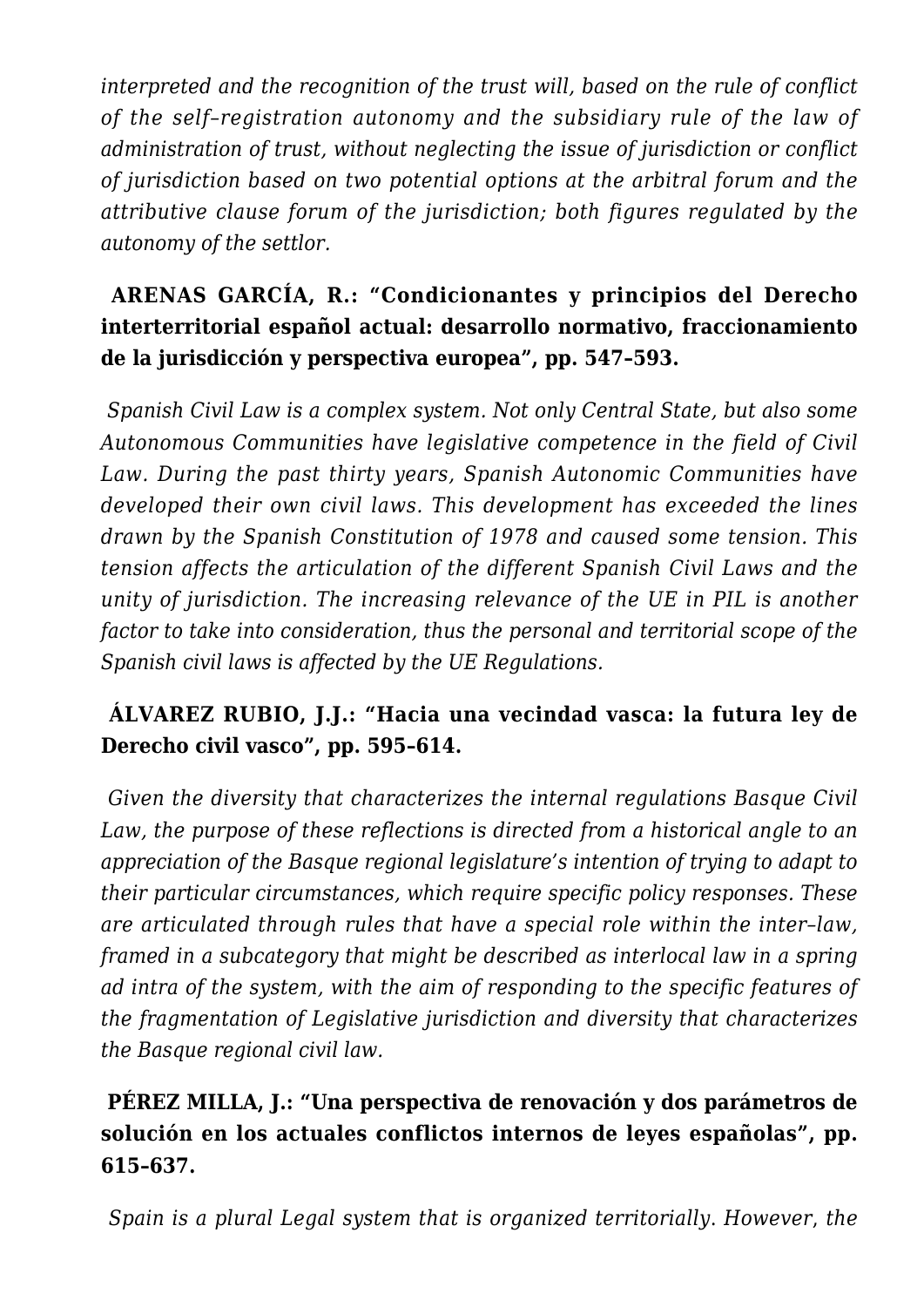*territoriality has created inefficiencies that are compounded both by the expansion of Regional Law as well as the economic crisis. This study analyzes how to overcome the distortions of territoriality with two parameters. First, from a constitutional point of view, strengthening the balance of the multi Legal organization; second, implementing a new principle of action that comes from the Services Directive. The stated purpose of the study is to facilitate the communication between the different Spanish territories and develop sufficiently the internal Spanish Conflicts of Law system.*

## **RODRÍGUEZ–URÍA SUÁREZ, I.: "La propuesta de reglamento sobre sucesiones y testamentos y su posible aplicación al Derecho interregional: especial consideración de los pactos sucesorios", pp. 639–665.**

*This contribution analyzes the possibility of resolving Spanish interregional conflicts related to agreements as to succession through an European rule of law. At a first stage, we apply both the Proposal for a Regulation of successions and wills and also art. 9.8º of the Spanish Civil Code (hereinafter, Cc) to three different cases with an interregional factor involving agreements as to succession. Secondly, we deal with the feasible solutions under the point of view of the interests of agreements as to succession and the requirements of the interregional law system. We conclude reaching our own decision and suggesting new ways of possible interpretations of art. 9.8º Cc.*

#### **HSU, Yao–Ming: "Los nuevos códigos de Derecho internacional privado de China y Taiwán de 2010–especial referencia a la materia de familia", pp. 669–689.**

*We briefly summarize the respective amendment or new codification of private international law in Taiwan and in China. These new regulations both ambitiously show the intention to cope with the newest international regulatory trends but also carefully keep their own specificities. Especially in the domain of* lex personalis*, Taiwan keeps the choice of* lex patriae*, but China chooses the path of habitual residence as connecting factor. This difference in legislative principle result in the diverse applicable law in family matters on both sides of the strait. After their promulgation of the new laws, from the 26 May 2011 on in Taiwan and from the first April 2011 on in China, these differences will probably create other divergences for resolving the*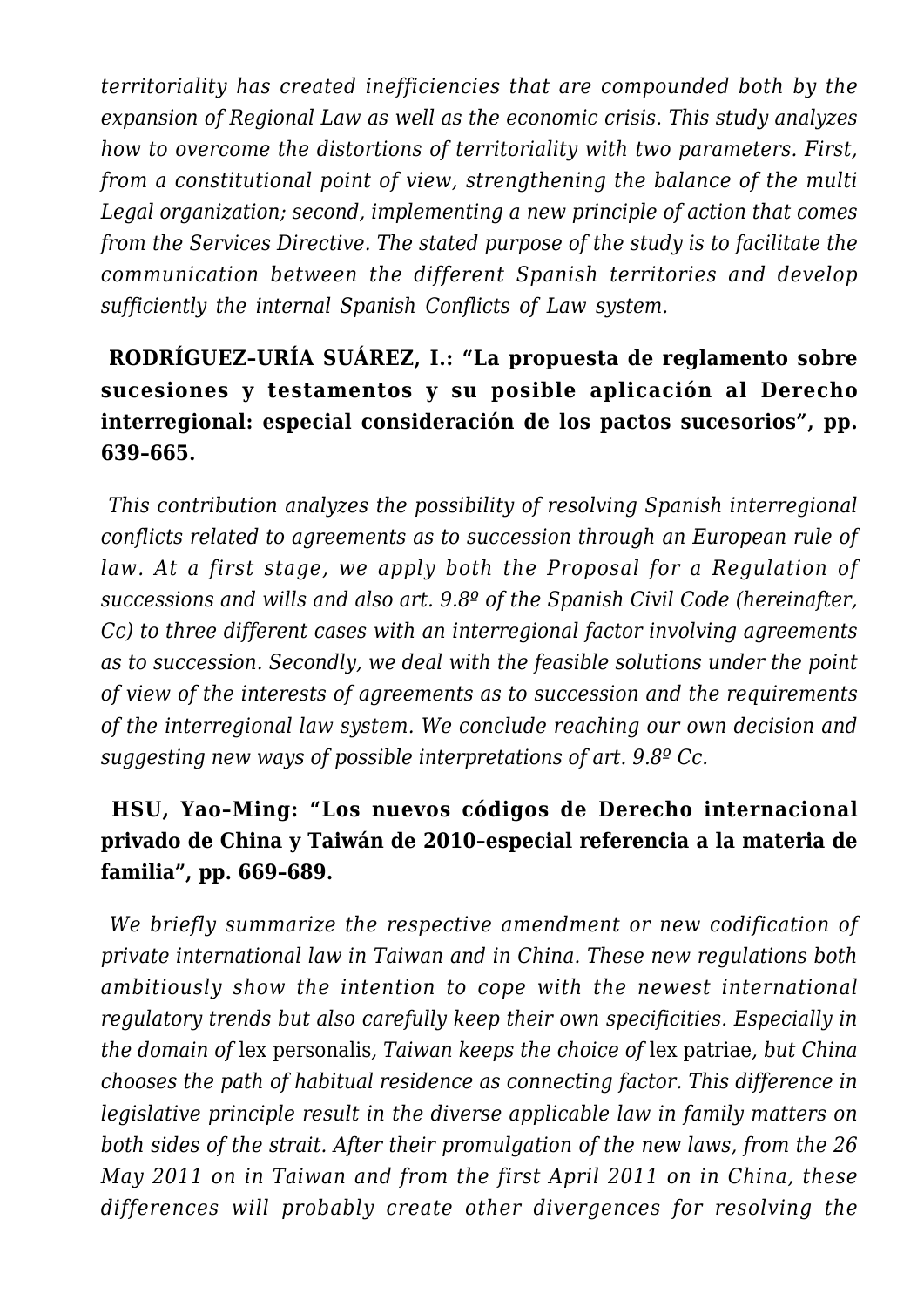*cross–strait family matters, even though on both sides there exists other specific regulation for the interregional conflict of laws. Besides, there exist some ambiguities in some provisions both in Taiwanese and Chinese new codes. More jurisprudences and doctrinal explanations would be needed for the future application.*

## **ASAMI, E.: "La ley japonesa sobre las normas generales de aplicación de las leyes (Ley 78/2006 de 21 de junio)", pp. 691–705.**

*The beginning of the Japanese private international law dates back to the late*

*19th century when the Japanese jurists, under the guidance of European experts, prepared the "Act on the Application of Laws" known as Horei. After more than 100 years of existence,* Horei *has been entirely reformed and in 2006 culminated in the enactment of the "Act on General Rules for Application of Laws". This is a special code which contains only the choice–of–law rules, whereas the rules regarding the international jurisdiction as well as the recognition and enforcement of foreign judgements are found in the Code of Civil Procedure. The most notable change is the modernization of Japanese language which is considered to be a big progress. It will contribute to raise awareness of Japanese law internationally, thanks to the more comprehensive writing of the Japanese language. This article explores the background of the reform and highlights features of the new law.*

#### **ELVIRA BENAYAS, M.J.: "Matrimonios forzosos", pp. 707–715.**

*Multicultural societies are faced with situations that are alien, but that affect its members. This is the case of forced marriages involving significant numbers of women and girls in the world and demand of these societies, sometimes an overwhelming response to a practice that involves the violation of Fundamental Rights and Freedoms. Response must be multidisciplinary, with a required preventive function, but also care and legal assistance to victims, where there are several trends that include both the intervention of criminal law, civil law and private international law.*

**STAATH, C.: "La excepción de orden público internacional como fundamento de denegación del reconocimiento del repudio islámico", pp. 717–729.**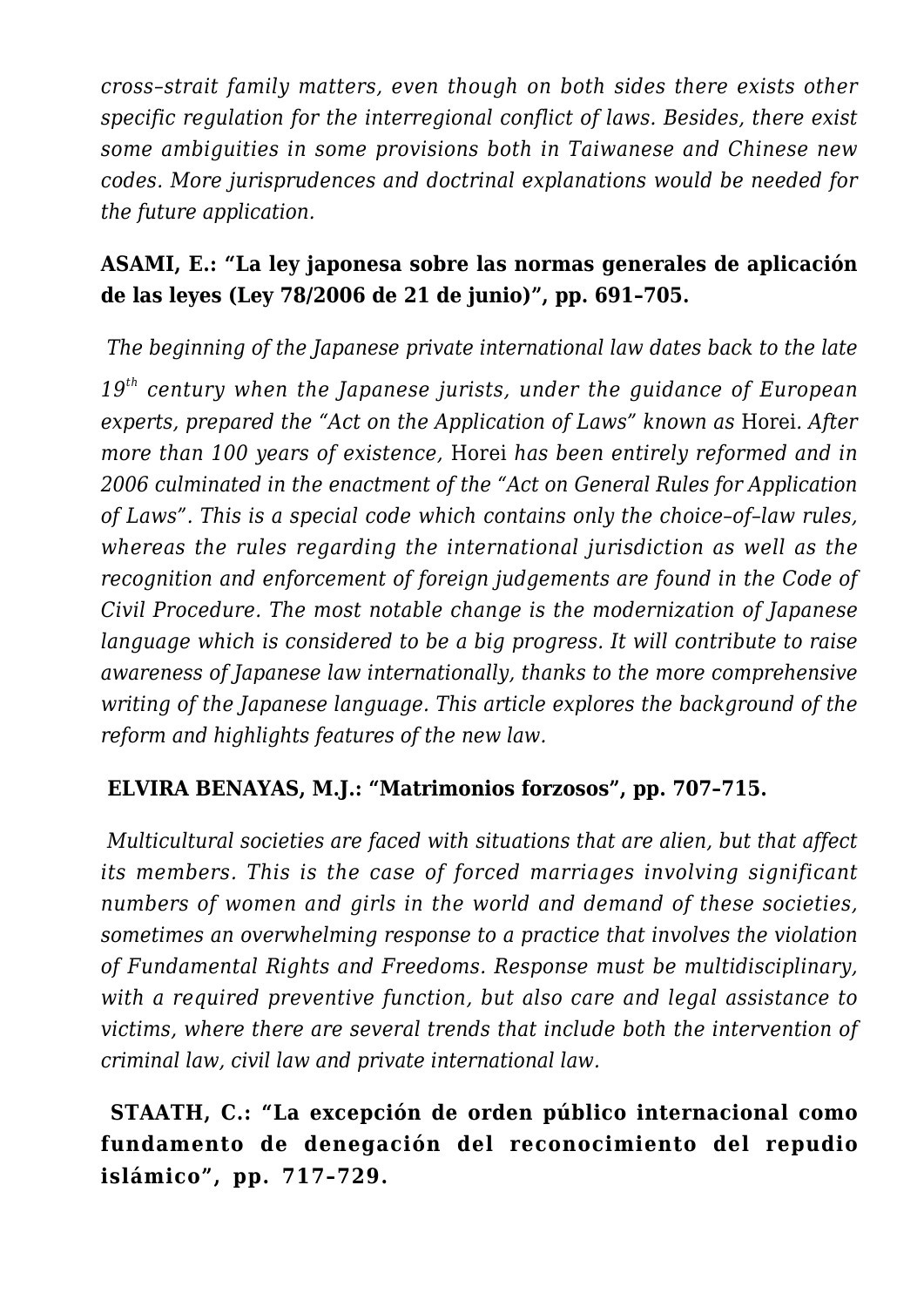*When it comes to the recognition of foreign judgments or legal situations, the public policy exception constitutes the last legal tool to ensure the protection of the fundamental values of the forum's legal order, which include Human Rights. This has been perfectly illustrated by the case law on recognition of Islamic talaq divorces in occidental countries. The talaq is a unilateral act that consists of the dissolution of the bond of matrimony under the exclusive and discretionary initiative of the husband. In Europe, various courts have denied recognition of the talaq for its incompatibility with the principle of equality between spouses as embodied in article 5 of the 7th additional Protocol to the European Convention on Human Rights, on the grounds of the public policy exception. Although a talaq could not normally be pronounced in Europe, some courts, such as the French ones, have sometimes accepted to recognize a foreign talaq depending on the degree of connection between the legal situation and the forum. However, such a difference of treatment based on the residence and/or nationality of the parties is not legitimate when it comes to the protection of Human Rights, especially when they are of universal reach, as in the case of the principle of equality between spouses.*

## **GUZMÁN ZAPATER, M.: "Gestación por sustitución y nacimiento en el extranjero: hacia un modelo de regulación (sobre la Instrucción DGRN de 5 de octubre de 2010)", pp. 731–743.**

*The Instrucción (resolution) of the Dirección General de los Registros y del Notariado of October 5th 2010 is meant to reduce the difficulty to access to Spanish (consular) registries to those born from surrogate mothers in a foreign country. Said Instrucción introduces changes from the previous case law in order to provide a greater protection in these cases in the interest of the child and of the mother through the judicial control of the surrogation contract. Access to the Spanish registry is hereinafter possible only when judicial control has taken place. The Instrucción also creates the legal regime for recognition of the foreign judicial decision. Yet several difficulties remain in place which would make a review of the system advisable.*

# **SÁNCHEZ–CALERO, J. y FUENTES, M.: "La armonización del Derecho europeo de sociedades y los trabajos preparatorios de la** *European Model Company Act* **(EMCA)", pp. 745–758.**

*This paper aims to expose the initiative for a few years developed with regard*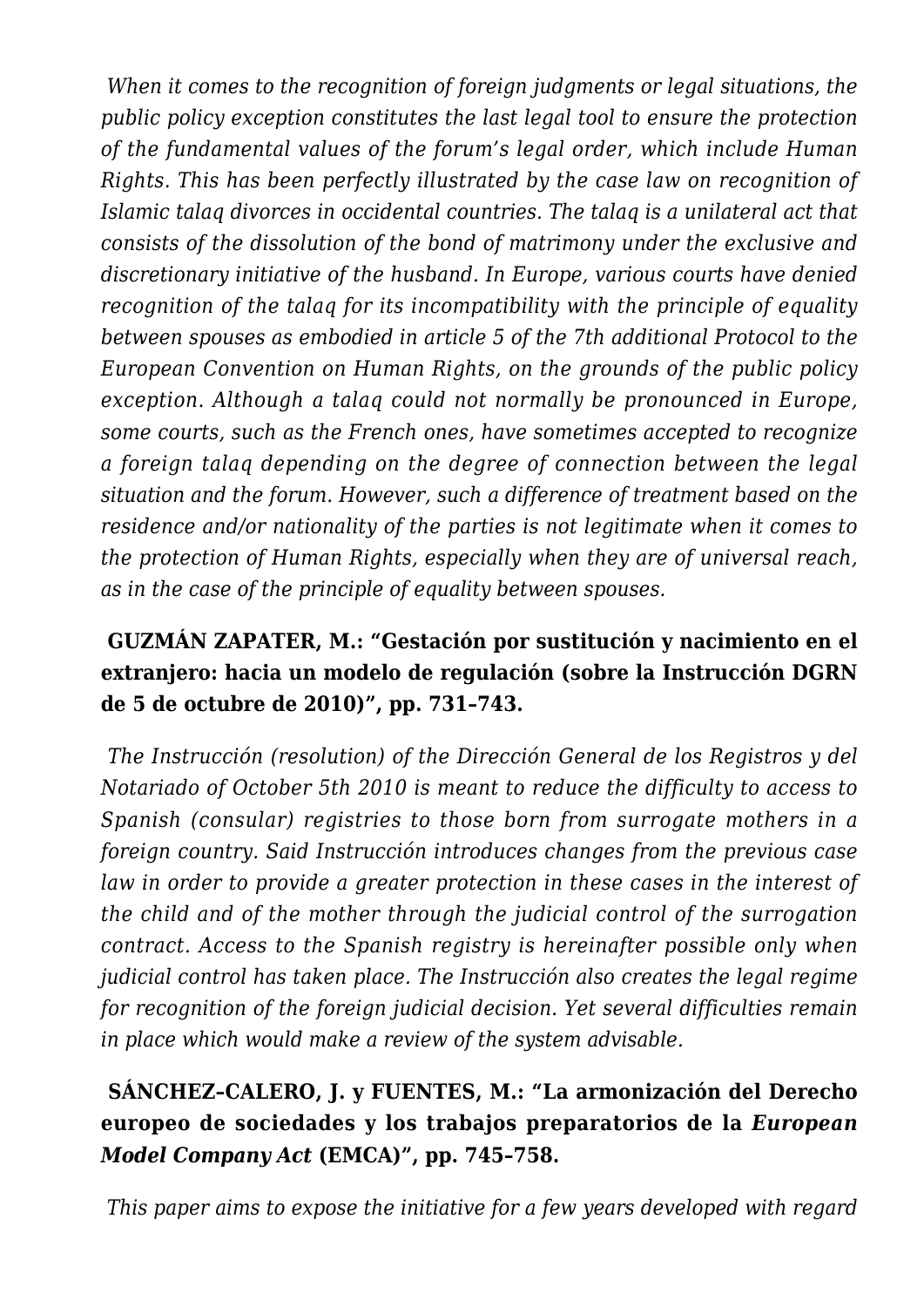*to the elaboration of a European Model Company Act (EMCA), intended to be inserted in the construction of European company law. This is a project led by renowned academics from across Europe, which aims to develop a kind of law–model (following the paradigm of the U.S. Model Business Corporation Act) on corporations. For now, the serveral draft chapters already made, show the approach to be made: dispositive rules, information, and a wide range of self–regulation. The working method followed is that of comparative law, so that the EMCA keep in mind the differences and similarities of the European legal systems.*

## **IRURETAGOIENA AGIRREZABALAGA, I.: "Los APPRI en la Unión Europea post–Lisboa", pp. 759–791.**

*In the European Union, the debate on the future of Bilateral Investment Treaties (intra–EU and extra–EU BITs) is more alive than ever. The Lisbon Treaty has included the subject of foreign direct investment within the Common Commercial Policy, stating the exclusive competence of the Union to conclude treaties in this field with third countries. In this new scenario, the EU is taking the first steps to design a common investment policy, which will gradually replace the network of extra–EU BIT still in force. On the other hand, intra–EU BITs require differentiated analysis. The coexistence of these BIT and EU law raises questions difficult to answer, both from the perspective of international law and from the perspective of EU law. In short, the following question is made: Will the EU be an area without BITs in the near future?*

## **BORRÁS, A.: "La aplicación del Reglamento Bruselas I a domiciliados en terceros Estados: los trabajos del Grupo Europeo de Derecho Internacional Privado", pp. 795–814.**

*The European Group for Private International Law /* Group Européen de Droit international privé *(GEDIP) is working on the revision of the Brussels I Regulation: a revision that will also lead to the modification of the Lugano Convention in its amended version of 2007. A paramount element in this revision is the extension of the scope of application of the Regulation, so that it could be applied also when the defendant is domiciled in a third country. This modification is a step forward in the communitarization or –in more accurate terms nowadays– the europeization of the rules on jurisdiction and*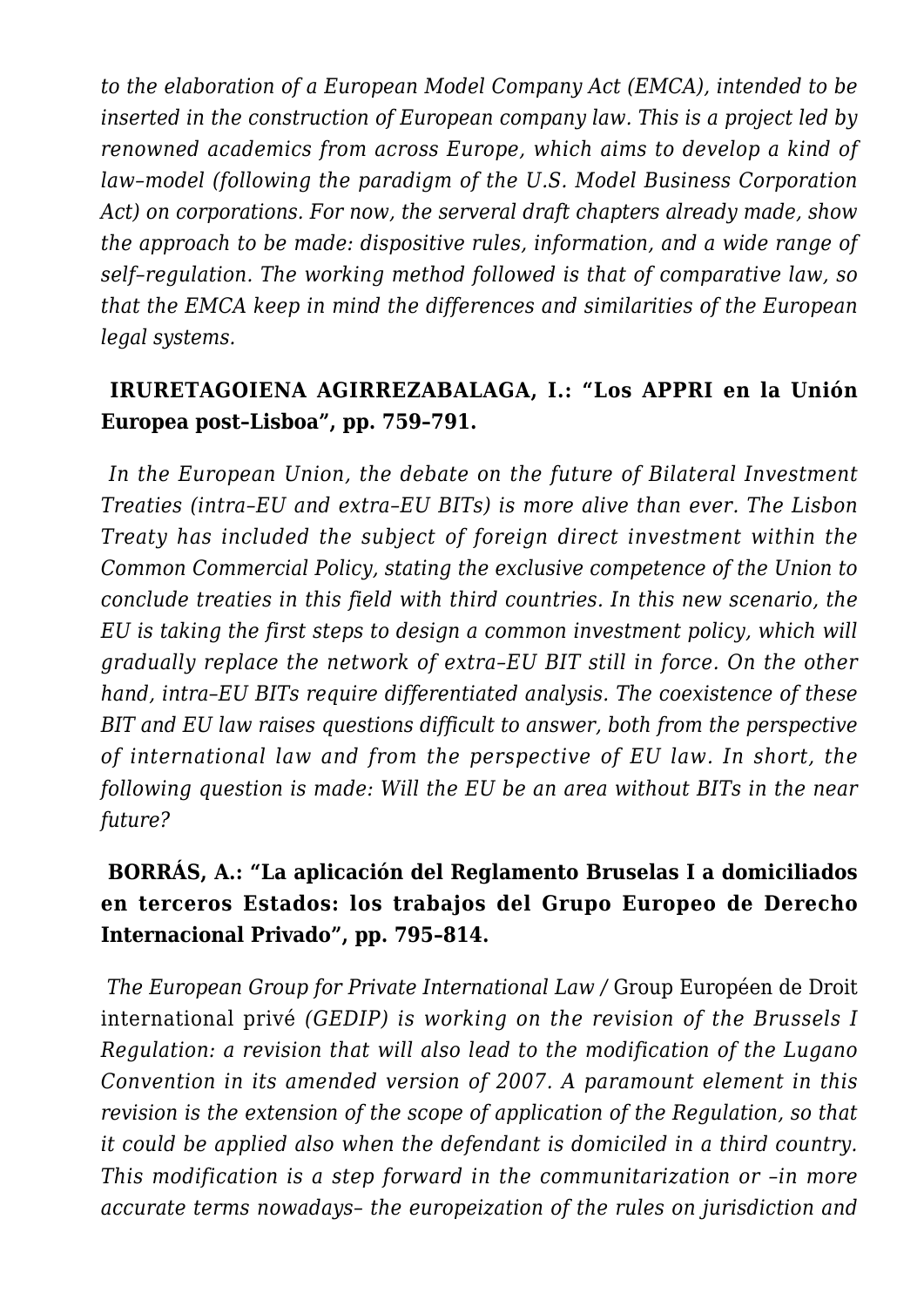*recognition and enforcement of decisions in civil and commercial matters. It is the time now to assess whether member States are willing to take the step or, on the contrary, this part of the revision must be postponed, as it will probably happen with other elements. Some clear examples might be seen in the GEDIP proposal: in particular, concerning the introduction of "mirror rules" in matters of exclusive grounds of jurisdiction and prorogation clauses, and the settlement of rules on recognition and enforcement of the decisions of third countries.*

## **SALVADORI, M.: "El Convenio sobre acuerdos de elección de foro y el Reglamento Bruselas I: autonomía de la voluntad y procedimientos paralelos", pp. 829–844.**

*The Hague Convention of 30 June 2005 on Choice of Court Agreements, not yet entered into force, offers a new international instrument to enhance legal certainty and predictability with respect to choice of court agreements in international commercial transactions. The Convention is limited to "exclusive choice of court agreements concluded in civil or commercial matters" and excludes consumer and employment contracts and other specific subject matters. The Convention contains three main rules addressed to different courts: the chosen court must hear the case if the choice of court agreement is valid according to the standards established by the Convention (in particular there is no possible* forum non conveniens *in favour of courts of another State); any court seized but not chosen must dismiss the case unless one of the exceptions established by the Convention applies; any judgment rendered by the court of a Contracting State which was designated in an exclusive choice of court agreement that is valid according to the standards established by the Convention must be recognised and enforced in other Contracting States unless one of the exceptions established by the Convention applies. Between the Choice of Court Agreements Convention and the Brussels I Regulation important differences rise when the operational systems of the two instruments are compared. In this context the Recast of Brussels I Regulation (December 2010) enhance of the effectiveness of choice of court agreements: giving priority to the chosen court to decide on its jurisdiction, regardless of whether it is first or second seized, and introducing a harmonised conflict of law rule on the substantive validity of choice of court agreements. Thereby it will be easy the conclusion of this Convention by the*